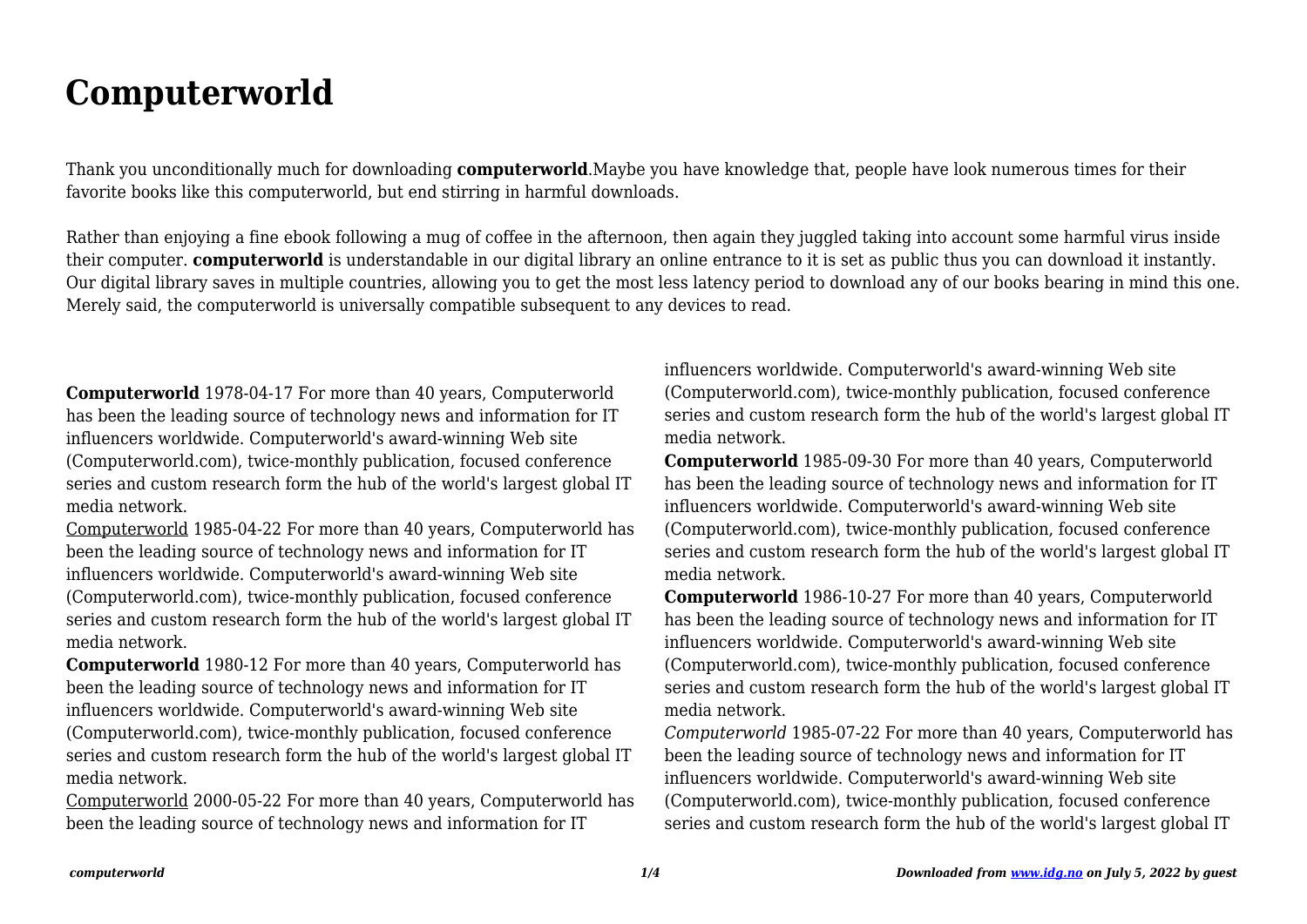media network.

Computerworld 1982-06-07 For more than 40 years, Computerworld has been the leading source of technology news and information for IT influencers worldwide. Computerworld's award-winning Web site (Computerworld.com), twice-monthly publication, focused conference series and custom research form the hub of the world's largest global IT media network.

Computerworld 1975-09-10 For more than 40 years, Computerworld has been the leading source of technology news and information for IT influencers worldwide. Computerworld's award-winning Web site (Computerworld.com), twice-monthly publication, focused conference series and custom research form the hub of the world's largest global IT media network.

**Computerworld** 1983-07-11 For more than 40 years, Computerworld has been the leading source of technology news and information for IT influencers worldwide. Computerworld's award-winning Web site (Computerworld.com), twice-monthly publication, focused conference series and custom research form the hub of the world's largest global IT media network.

Computerworld 1994-01-24 For more than 40 years, Computerworld has been the leading source of technology news and information for IT influencers worldwide. Computerworld's award-winning Web site (Computerworld.com), twice-monthly publication, focused conference series and custom research form the hub of the world's largest global IT media network.

**Computerworld** 1981-10-26 For more than 40 years, Computerworld has been the leading source of technology news and information for IT influencers worldwide. Computerworld's award-winning Web site (Computerworld.com), twice-monthly publication, focused conference series and custom research form the hub of the world's largest global IT media network.

**Computerworld** 1984-12-24 For more than 40 years, Computerworld has been the leading source of technology news and information for IT influencers worldwide. Computerworld's award-winning Web site

(Computerworld.com), twice-monthly publication, focused conference series and custom research form the hub of the world's largest global IT media network.

Computerworld 1984-05-21 For more than 40 years, Computerworld has been the leading source of technology news and information for IT influencers worldwide. Computerworld's award-winning Web site (Computerworld.com), twice-monthly publication, focused conference series and custom research form the hub of the world's largest global IT media network.

**Computerworld** 1985-03-25 For more than 40 years, Computerworld has been the leading source of technology news and information for IT influencers worldwide. Computerworld's award-winning Web site (Computerworld.com), twice-monthly publication, focused conference series and custom research form the hub of the world's largest global IT media network.

## Computerworld Alfred Elton Van Vogt 1983

*Computerworld* 1973-08-29 For more than 40 years, Computerworld has been the leading source of technology news and information for IT influencers worldwide. Computerworld's award-winning Web site (Computerworld.com), twice-monthly publication, focused conference series and custom research form the hub of the world's largest global IT media network.

**Computerworld** 1993-08-23 For more than 40 years, Computerworld has been the leading source of technology news and information for IT influencers worldwide. Computerworld's award-winning Web site (Computerworld.com), twice-monthly publication, focused conference series and custom research form the hub of the world's largest global IT media network.

*Computerworld* 1976-12-20 For more than 40 years, Computerworld has been the leading source of technology news and information for IT influencers worldwide. Computerworld's award-winning Web site (Computerworld.com), twice-monthly publication, focused conference series and custom research form the hub of the world's largest global IT media network.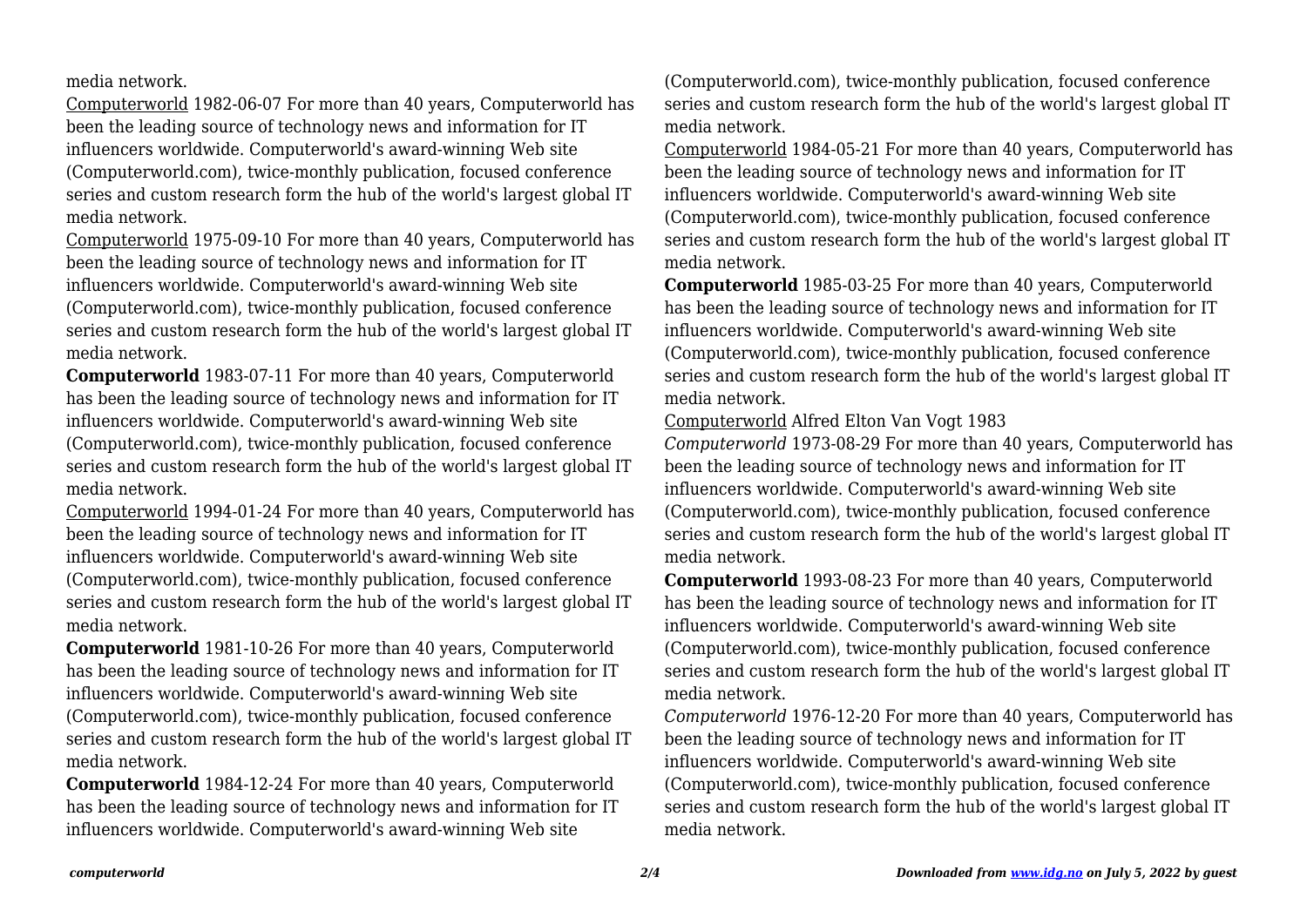**Computerworld** 1999-03-15 For more than 40 years, Computerworld has been the leading source of technology news and information for IT influencers worldwide. Computerworld's award-winning Web site (Computerworld.com), twice-monthly publication, focused conference series and custom research form the hub of the world's largest global IT media network.

**Computerworld** 1982-03-15 For more than 40 years, Computerworld has been the leading source of technology news and information for IT influencers worldwide. Computerworld's award-winning Web site (Computerworld.com), twice-monthly publication, focused conference series and custom research form the hub of the world's largest global IT media network.

**Computerworld** 1988-02-08 For more than 40 years, Computerworld has been the leading source of technology news and information for IT influencers worldwide. Computerworld's award-winning Web site (Computerworld.com), twice-monthly publication, focused conference series and custom research form the hub of the world's largest global IT media network.

*Computerworld* 1993-06-21 For more than 40 years, Computerworld has been the leading source of technology news and information for IT influencers worldwide. Computerworld's award-winning Web site (Computerworld.com), twice-monthly publication, focused conference series and custom research form the hub of the world's largest global IT media network.

Computerworld 1983-04-11 For more than 40 years, Computerworld has been the leading source of technology news and information for IT influencers worldwide. Computerworld's award-winning Web site (Computerworld.com), twice-monthly publication, focused conference series and custom research form the hub of the world's largest global IT media network.

*Computerworld* 1996-09-09 For more than 40 years, Computerworld has been the leading source of technology news and information for IT influencers worldwide. Computerworld's award-winning Web site (Computerworld.com), twice-monthly publication, focused conference

series and custom research form the hub of the world's largest global IT media network.

*Computerworld* 2000-04-03 For more than 40 years, Computerworld has been the leading source of technology news and information for IT influencers worldwide. Computerworld's award-winning Web site (Computerworld.com), twice-monthly publication, focused conference series and custom research form the hub of the world's largest global IT media network.

**Computerworld** 1998-11-30 For more than 40 years, Computerworld has been the leading source of technology news and information for IT influencers worldwide. Computerworld's award-winning Web site (Computerworld.com), twice-monthly publication, focused conference series and custom research form the hub of the world's largest global IT media network.

**Computerworld** 1986-01-13 For more than 40 years, Computerworld has been the leading source of technology news and information for IT influencers worldwide. Computerworld's award-winning Web site (Computerworld.com), twice-monthly publication, focused conference series and custom research form the hub of the world's largest global IT media network.

Computerworld 1988 For more than 40 years, Computerworld has been the leading source of technology news and information for IT influencers worldwide. Computerworld's award-winning Web site (Computerworld.com), twice-monthly publication, focused conference series and custom research form the hub of the world's largest global IT media network.

Computerworld 2001-12-10 For more than 40 years, Computerworld has been the leading source of technology news and information for IT influencers worldwide. Computerworld's award-winning Web site (Computerworld.com), twice-monthly publication, focused conference series and custom research form the hub of the world's largest global IT media network.

**Computerworld** 2000-03-06 For more than 40 years, Computerworld has been the leading source of technology news and information for IT